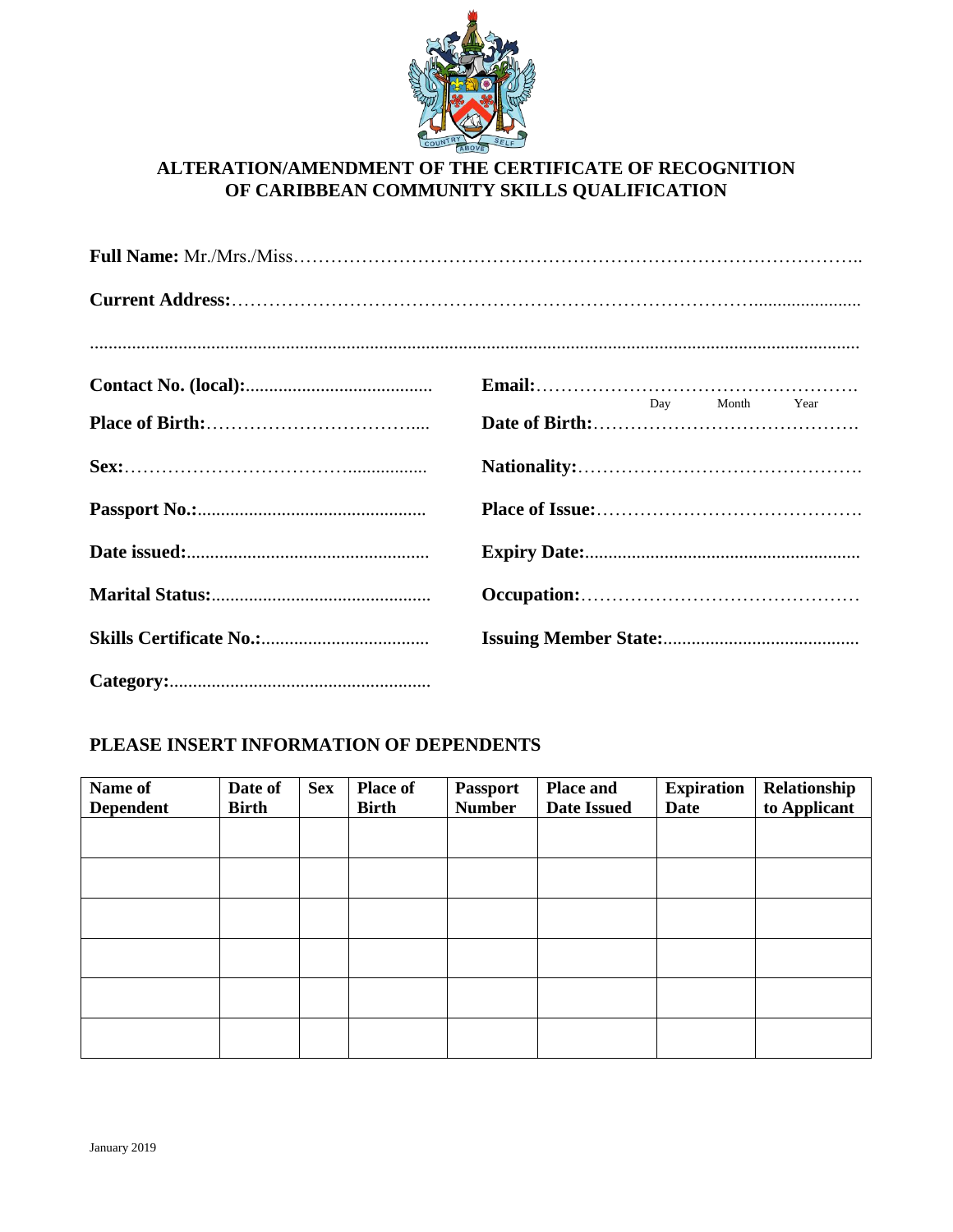## PLEASE INSERT THE INFORMATION OF YOUR SPOUSE

## PLEASE INSERT THE INFORMATION YOU WISH TO CHANGE/UPDATE

I, the undersigned, declare that the information given in this application is true to the best of my knowledge and belief.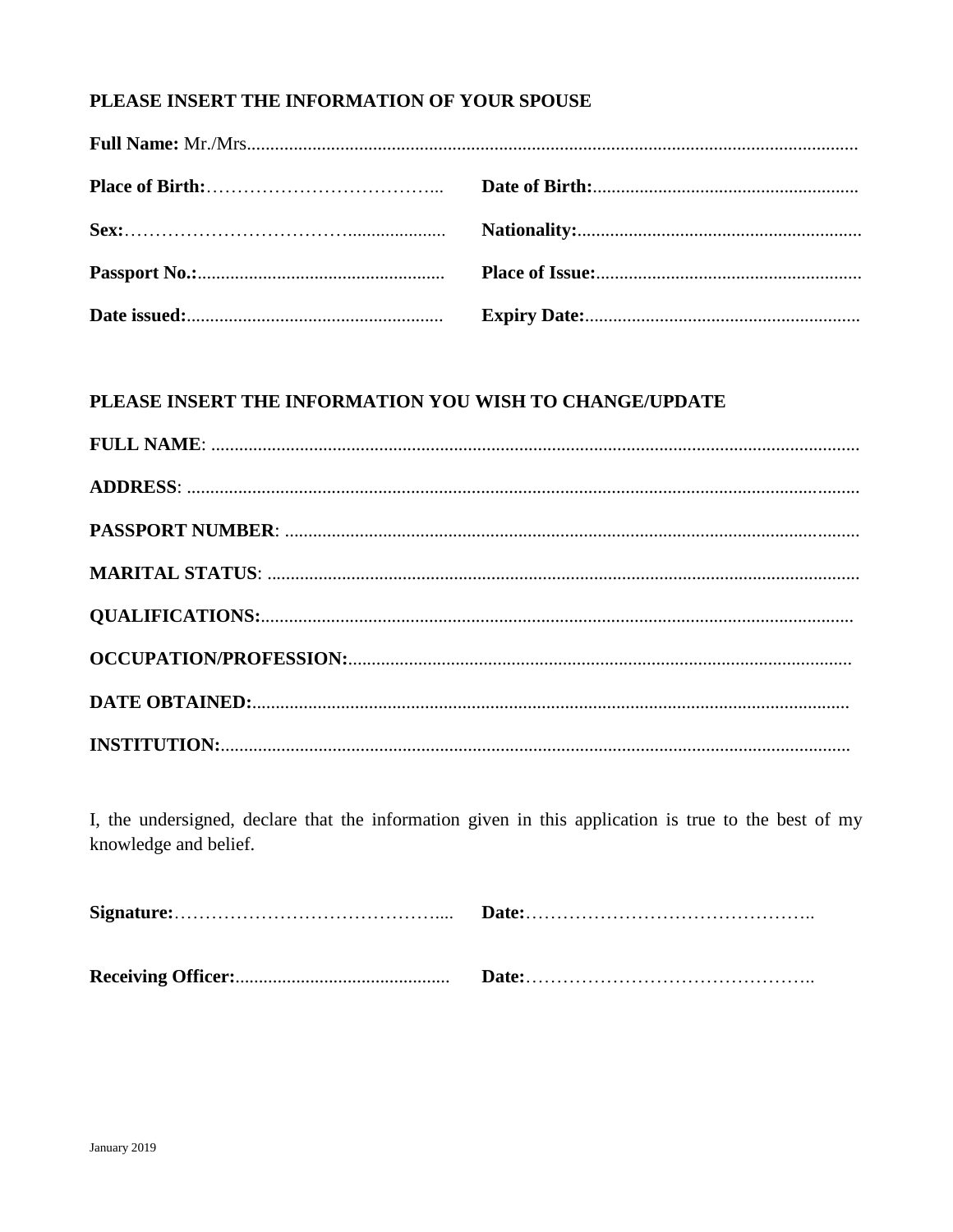# **PLEASE READ ALL INSTRUCTIONS BEFORE SUBMITTING THE APPLICATION. INCOMPLETE APPLICATIONS WILL NOT BE ACCEPTED. PLEASE FILL THE APPLICATION IN BLOCK LETTERS.**

### **DEPENDENTS:**

- 1. Completed form
- 2. One (1) notarized copy of your Certificate of Recognition of Caribbean Community Skills Qualification
- 3. One (1) certified passport-sized photograph for each dependent
- 4. One (1) notarized copy of birth certificate for each dependent
- 5. One (1) notarized copy of bio-data and immigration status pages from a valid passportfor each dependent
- 6. One (1) notarized copy of Adoption papers **(for adopted children)**
- 7. Birth Certificate of applicant (if dependent is a parent)
- 8. A valid Police Record of dependent(s) from country of residence for the past year **(if dependent is a parent, or is age 16 and over)**
- 9. Receipt of Payment of Processing Fee (EC\$50.00 payable at the Inland Revenue Department in St. Kitts)

### **SPOUSE:**

- 1. Completed form
- 2. One (1) notarized copy of your Certificate of Recognition of Caribbean Community Skills Qualification
- 3. One (1) notarized copy of marriage certificate
- 4. One (1) notarized copy of bio-data and immigration status pages
- 5. One (1) certified passport-sized photograph
- 6. Police record of spouse from country of residence for the past year
- 7. Receipt of Payment of Processing Fee (EC\$50.00 payable at the Inland Revenue Department in St. Kitts)